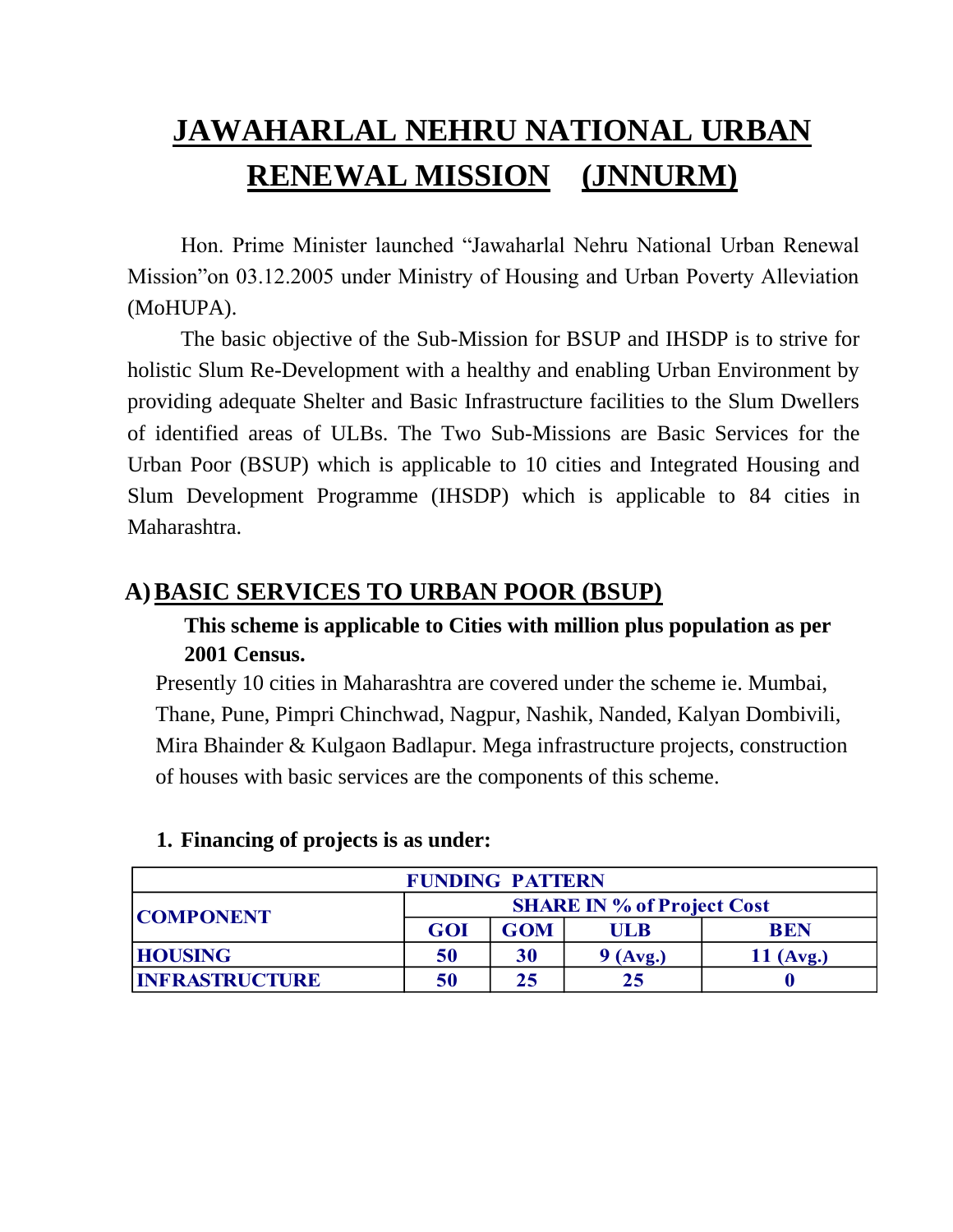|                           |                                                                  |                        |                  | <b>Rs. in Crores</b> |
|---------------------------|------------------------------------------------------------------|------------------------|------------------|----------------------|
| No. of<br><b>Projects</b> | <b>DUs approved</b><br>(as per GOI<br>approval<br>dt. 17.9.2015) | <b>Project</b><br>Cost | <b>GOI</b> Share | <b>GOM Share</b>     |
| 53                        | 97147                                                            | 4169.60                | 2082.96          | 699.183              |

# **2. Projects under BSUP sanctioned by GOI and the details are as under:**

# **3. Financial and Physical Progress status of Sanctioned Schemes (July.- 2019)-**

Rs. in Crores

| <b>Projects</b> | <b>DUs</b><br>approved<br>(as per<br>GOI<br>approval<br>dt.<br>17.9.2015 | Comp-<br>eted<br><b>DUs</b> | DU <sub>s</sub> in<br><b>Progress</b> | GoI<br>released<br><b>Funds</b> | <b>GoM</b><br>releas-<br>ed<br><b>Funds</b> | <b>Total</b><br><b>Expen-</b><br>diture |
|-----------------|--------------------------------------------------------------------------|-----------------------------|---------------------------------------|---------------------------------|---------------------------------------------|-----------------------------------------|
| 53              | 97147                                                                    | 81055                       | 11855                                 | 1735.95                         | 746.48                                      | 4261.09                                 |

# 4. **MAIN ISSUES AFFECTING THE PROGRESS OF WORK OF BSUP PROJECTS (As per ULB Report):**

- 4.1Beneficiaries reluctance if existing area is more than 269 sq feet and for moving to upper floors.
- 4.2Beneficiaries reluctance for cluster approach.
- 4.3Delay in possession of Land.
- 4.4Delay in de reservation for residential use.
- 4.5Non availability of aggregates.
- 4.6Drought situation in some parts of the State.

#### **5. Decisions taken by State Government for effective implementation of the Scheme:**

- 5.1Enlist Prequalified Contractors.
- 5.2GoM decision regarding advance possession of land for projects.
- 5.3 2.5 FSI and 25% area allowed for Commercial usage to raise funds.
- 5.4Exemption of Cadastral Survey fee.
- 5.5Public Private Participation proposals encouraged.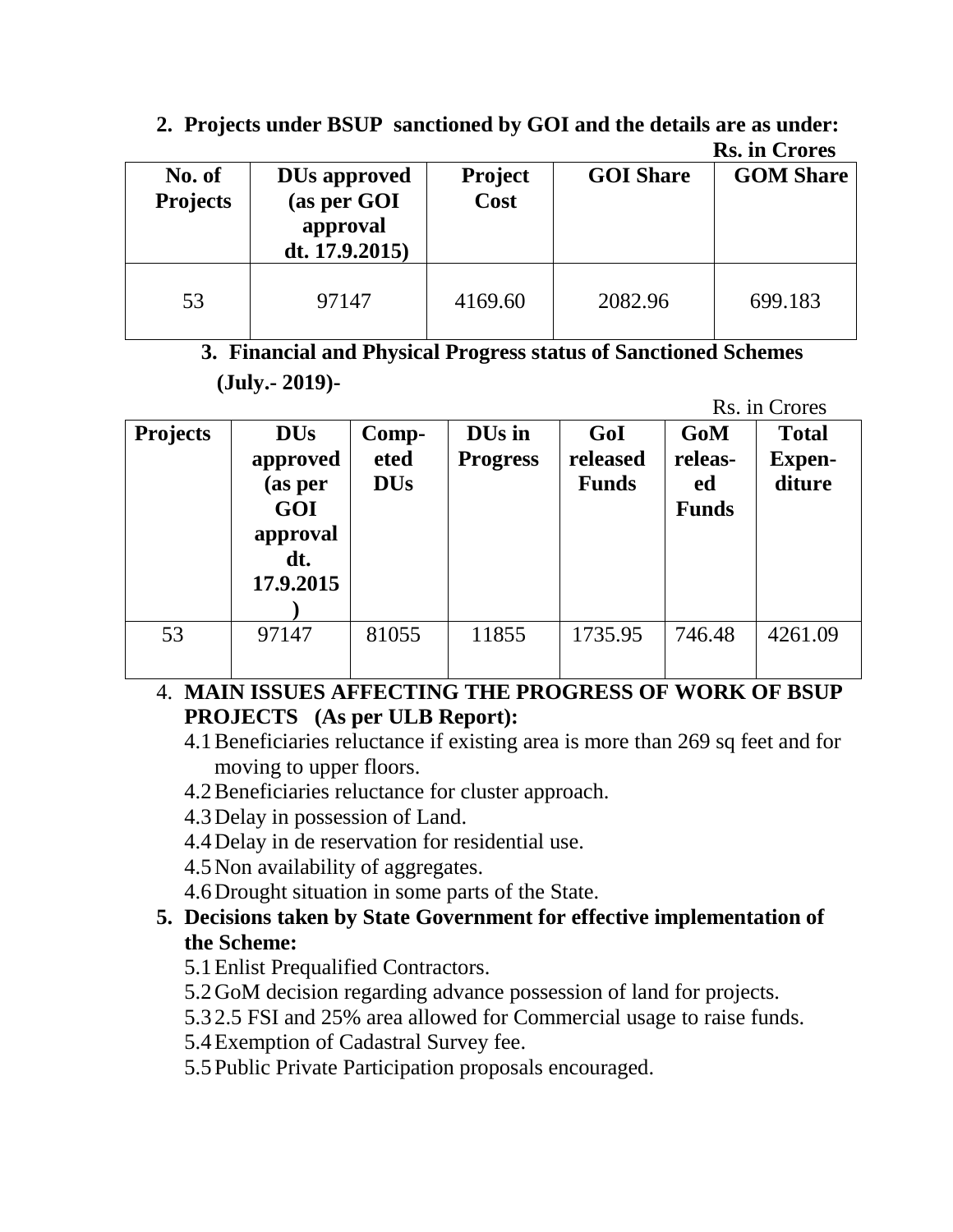# **B) INTEGRATED HOUSING & SLUM DEVELOPMENT PROGRAM (IHSDP)**

 This scheme is applicable to all Cities/towns having less than million population. IHSDP scheme covers 84 cities in Maharashtra excluding 10 BSUP cities.

#### **1. Fund pattern of GOI & GOM share:**

|                       | <b>Fund Share %</b> |            |            |                      |  |
|-----------------------|---------------------|------------|------------|----------------------|--|
| <b>Component</b>      | GOI                 | <b>GOM</b> | <b>ULB</b> | <b>Beneficiaries</b> |  |
| <b>Housing</b>        | 80                  |            | O          | 11                   |  |
| <b>Infrastructure</b> | 80                  | 20         | U          |                      |  |

# **2. Sanction Project Details**

 **(Rs. in Crores)**

| <b>Projects</b>              | <b>Sanctio</b><br>n DU <sub>s</sub> | <b>Project</b><br>Cost | <b>GOI</b> Share | <b>GOM Share</b> |  |
|------------------------------|-------------------------------------|------------------------|------------------|------------------|--|
| 119<br>$(84 \text{ Cities})$ | 77885                               | 1903.54                | 1160.20          | 215.98           |  |
|                              |                                     |                        |                  |                  |  |

#### **3.Current status of Sanction Project (July - 2019)**

 **(Rs. in Crores)**

| Project<br>S | Sancti-<br>oned DU <sub>s</sub><br>(As per<br>GOI<br>approval<br>dt. $17.9.15$ ) | Comp-<br>leted<br><b>DUs</b> | DU <sub>s</sub> in<br><b>Progress</b> | GOI<br><b>Release</b><br>d funds | <b>GOM</b><br><b>Releas</b><br>ed<br>funds | <b>Total</b><br><b>Expenditu</b><br>re |
|--------------|----------------------------------------------------------------------------------|------------------------------|---------------------------------------|----------------------------------|--------------------------------------------|----------------------------------------|
| 119          | 77885                                                                            | 58987                        | 10777                                 | 1084.48                          | 218.48                                     | 1412.85                                |